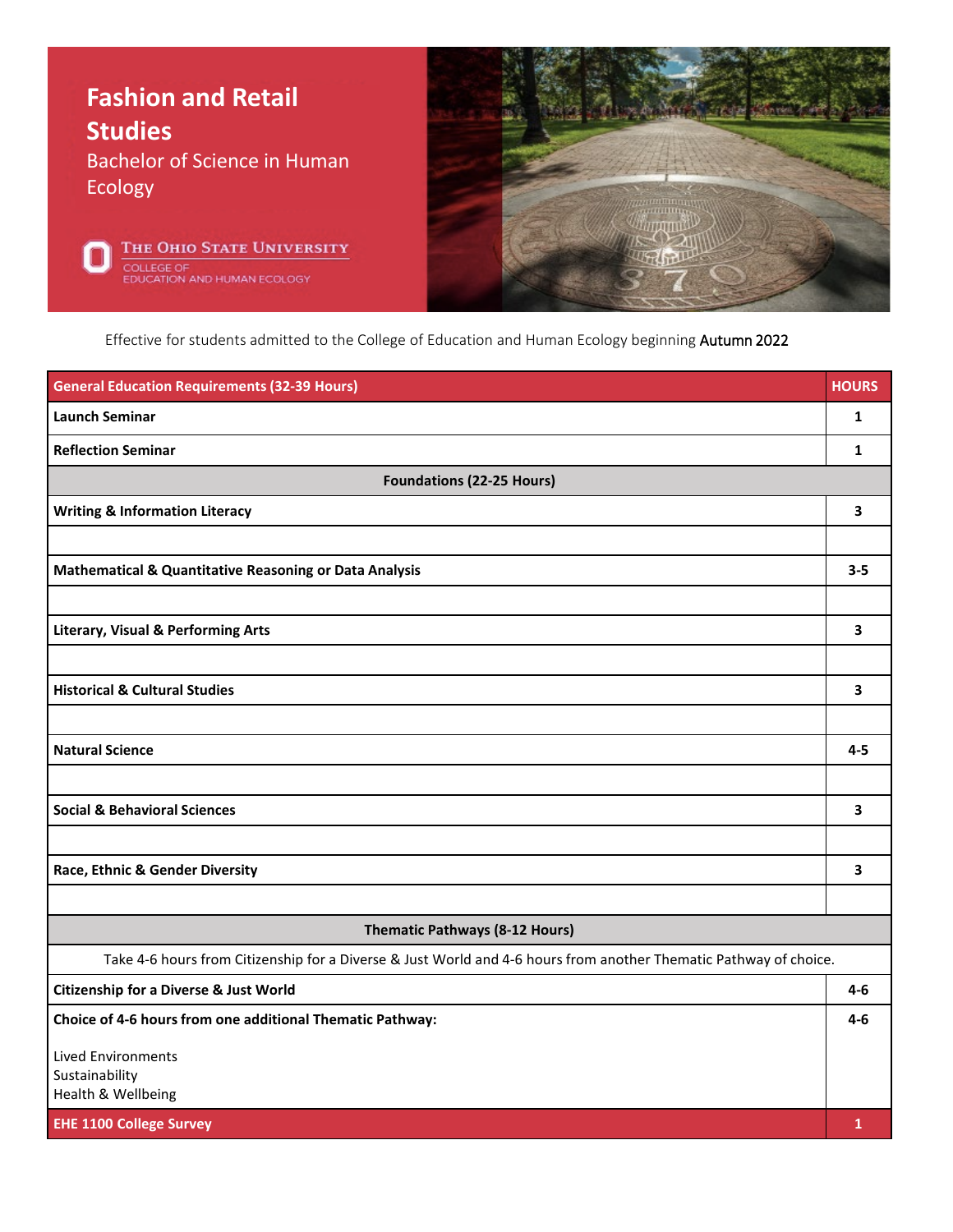| <b>Supporting Course Requirements (9-12 Hours)</b>                                                                                                                                                                                                                                                   | <b>HOURS</b> |
|------------------------------------------------------------------------------------------------------------------------------------------------------------------------------------------------------------------------------------------------------------------------------------------------------|--------------|
| Math Placement M or higher, or MATH 1116 Excursions in Mathematics or higher                                                                                                                                                                                                                         | $0 - 3$      |
| <b>BUSML 3150 Foundations of Marketing</b>                                                                                                                                                                                                                                                           | 3            |
| ECON 2001.01 Principles of Microeconomics (can overlap with GE Social & Behavioral Sciences)                                                                                                                                                                                                         | 3            |
| CSFRST/CSHSPMG 2100 Profit-Centered Merchandising & Hospitality, or<br><b>ACCTMIS 2000 Fundamentals of Accounting</b>                                                                                                                                                                                | 3            |
| <b>Major Requirements (50 Hours)</b>                                                                                                                                                                                                                                                                 | <b>HOURS</b> |
| <b>Major Core Requirements</b>                                                                                                                                                                                                                                                                       | 24           |
| CSFRST 2372 Appearance, Dress, & Cultural Diversity                                                                                                                                                                                                                                                  | 3            |
| CSFRST 2374 Twentieth Century Fashion & Beyond                                                                                                                                                                                                                                                       | 3            |
| CSFRST 2370 Aesthetics of Fashion & Retail                                                                                                                                                                                                                                                           | 3            |
| <b>CSFRST 2371 Textiles</b>                                                                                                                                                                                                                                                                          | 3            |
| CSFRST 2373 Business of Fashion & Retailing                                                                                                                                                                                                                                                          | 3            |
| CSFRST 2990 Professional Development                                                                                                                                                                                                                                                                 | 3            |
| CSFRST 3585 Retail Merchandising I                                                                                                                                                                                                                                                                   | 3            |
| CSFRST 3191 Internship                                                                                                                                                                                                                                                                               | 3            |
| <b>Interdisciplinary Core</b>                                                                                                                                                                                                                                                                        | 11           |
| CSFRST/CSHSPMG 2300 Branding in Fashion, Hospitality, & Sports Industries                                                                                                                                                                                                                            | 3            |
| CSFRST/CSHSPMG 3330 Corporate Social Responsibility, Sustainability & Entrepreneurship in Fashion & Hospitality Indstr.                                                                                                                                                                              | 3            |
| CSFRST/CSHSPMG 3950 Uses of Social Media & IT in Fashion, Hospitality, & Sports Industries                                                                                                                                                                                                           | 2            |
| CSFRST/CSHSPMG 4680 Strategic Management in Fashion & Hospitality Industries                                                                                                                                                                                                                         | 3            |
| <b>Major Tracks Requirements</b><br>Students can complete either the Merchandising Track or Product Development Track, or complete 15 total hours from a<br>combination of both Tracks                                                                                                               | 15           |
| <b>Merchandising Track</b>                                                                                                                                                                                                                                                                           |              |
| CSFRST 3474 Fashion Forecasting (3)<br>CSFRST 4575 Retail Environments (3)<br>CSFRST 4576 Global Sourcing & Trade in Textile Products (3)<br>CSFRST 4577 Fashion & Retail Promotion (3)<br>CSFRST 4585 Merchandising II (3)                                                                          |              |
| <b>Product Development Track</b>                                                                                                                                                                                                                                                                     |              |
| CSFRST 3470 Apparel Product Development I (3)<br>CSFRST 3471 Garment Manufacturing Decisions (3)<br>CSFRST 4570 Apparel Product Development II (3)<br>CSFRST 4571 Technical Packs for Apparel Product Development & Manufacturing (3)<br>CSFRST 4576 Global Sourcing & Trade in Textile Products (3) |              |
| Total Hours: 89-102<br>Free Electives to reach 120 Hours: 18-31                                                                                                                                                                                                                                      |              |

Minimum of 120 credit hours required for degree completion. Total Hours range is based on requirement course choices and/or the number of credits that overlap between requirement areas. Students are encouraged to overlap as many credits as possible.